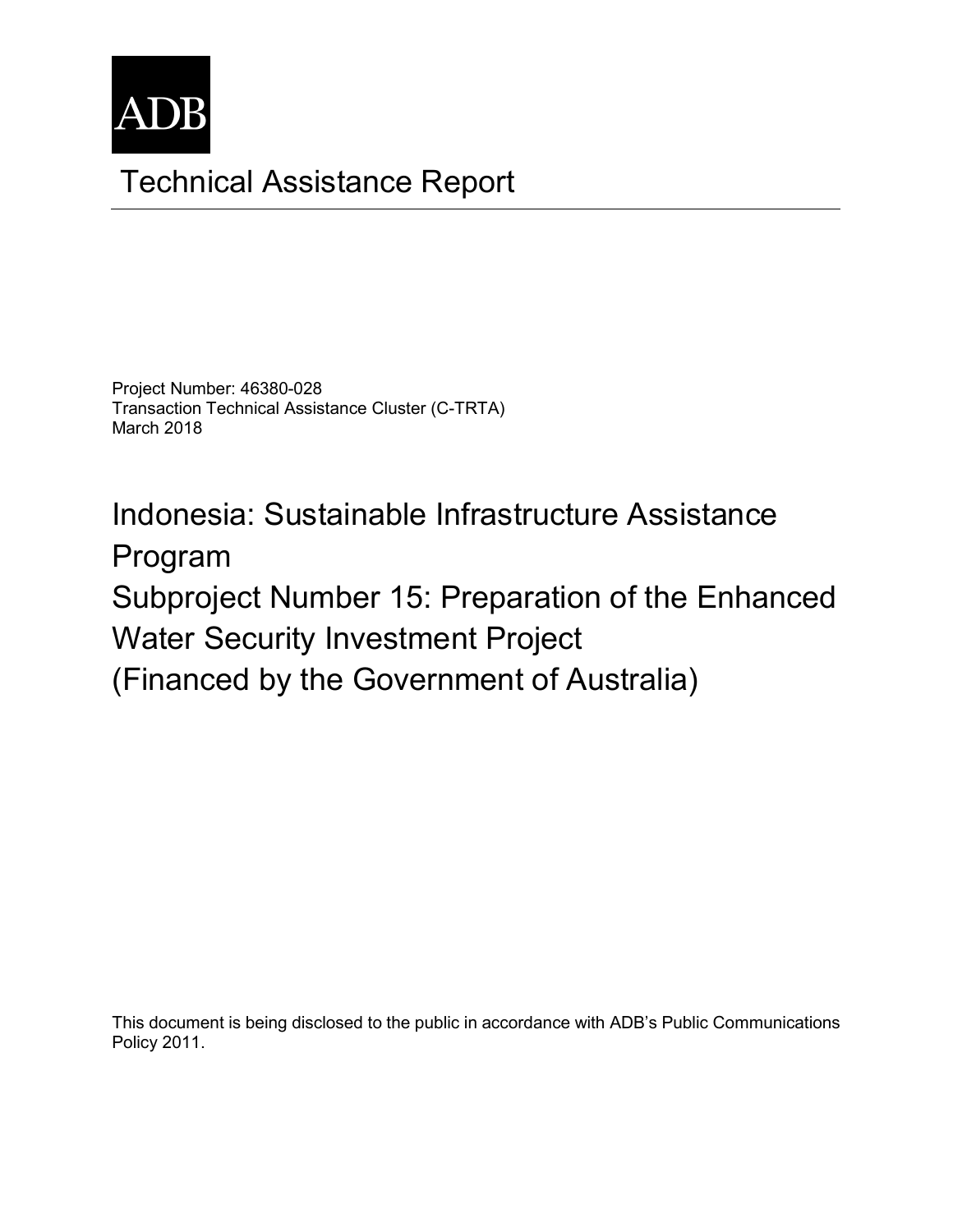#### **CURRENCY EQUIVALENTS**

(as of 1 March 2018)

|                                                                      | Currency unit<br>Rp1.00<br>\$1.00 | rupiah (Rp)<br>\$0.0000732<br>Rp13,669                                                                                                                                                                                                                                          |
|----------------------------------------------------------------------|-----------------------------------|---------------------------------------------------------------------------------------------------------------------------------------------------------------------------------------------------------------------------------------------------------------------------------|
| <b>ADB</b><br><b>SIAP</b><br><b>TAC</b><br><b>TRTA</b><br>UNESCO-IHE |                                   | <b>ABBREVIATIONS</b><br>Asian Development Bank<br>Sustainable Infrastructure Assistance Program<br>technical assistance cluster<br>transaction technical assistance<br>Institute for Water Education of the United Nations<br>Educational, Scientific and Cultural Organization |

#### **NOTE**

In this report, "\$" refers to United States dollars.

| <b>Vice-President</b><br><b>Director General</b><br><b>Directors</b> | Stephen P. Groff, Operations 2<br>Ramesh Subramaniam, Southeast Asia Department (SERD)<br>Jiangfeng Zhang, Environment, Natural Resources and Agriculture<br>Division, SERD<br>Winfried F. Wicklein, Indonesia Resident Mission, SERD                                                                                                                                                                                                                                                                                                                                                                                                                                                                                                  |  |
|----------------------------------------------------------------------|----------------------------------------------------------------------------------------------------------------------------------------------------------------------------------------------------------------------------------------------------------------------------------------------------------------------------------------------------------------------------------------------------------------------------------------------------------------------------------------------------------------------------------------------------------------------------------------------------------------------------------------------------------------------------------------------------------------------------------------|--|
| <b>Team leader</b><br><b>Team members</b>                            | Eric Quincieu, Senior Water Resources Specialist, SERD<br>Srinivasan Ancha, Principal Climate Change Specialist, SERD<br>Jogendra Ghimire, Senior Counsel, Office of the General Counsel<br>Uzma Hoque, Senior Social Sector Specialist, SERD<br>Leonard Leung, Natural Resources and Agriculture Economist,<br>SERD<br>Naning Mardiniah, Safeguards Officer (Resettlement), SERD<br>Agustina Musa, Senior Financial Management Specialist, SERD<br>Linarti Reksoatmodjo, Senior Financial Control Officer, SERD<br>Suharyani, Senior Procurement Officer, SERD<br>Karen Joy Trillanes-Panton, Project Analyst, SERD<br>Racel Verdillo, Associate Project Analyst, SERD<br>Najibullah Yamin, Safeguards Specialist (Environment), SERD |  |
| Peer reviewer                                                        | Thomas Panella, Chief of Water Sector Group, Sustainable<br>Development and Climate Change Department                                                                                                                                                                                                                                                                                                                                                                                                                                                                                                                                                                                                                                  |  |

In preparing any country program or strategy, financing any project, or by making any designation of or reference to a particular territory or geographic area in this document, the Asian Development Bank does not intend to make any judgments as to the legal or other status of any territory or area.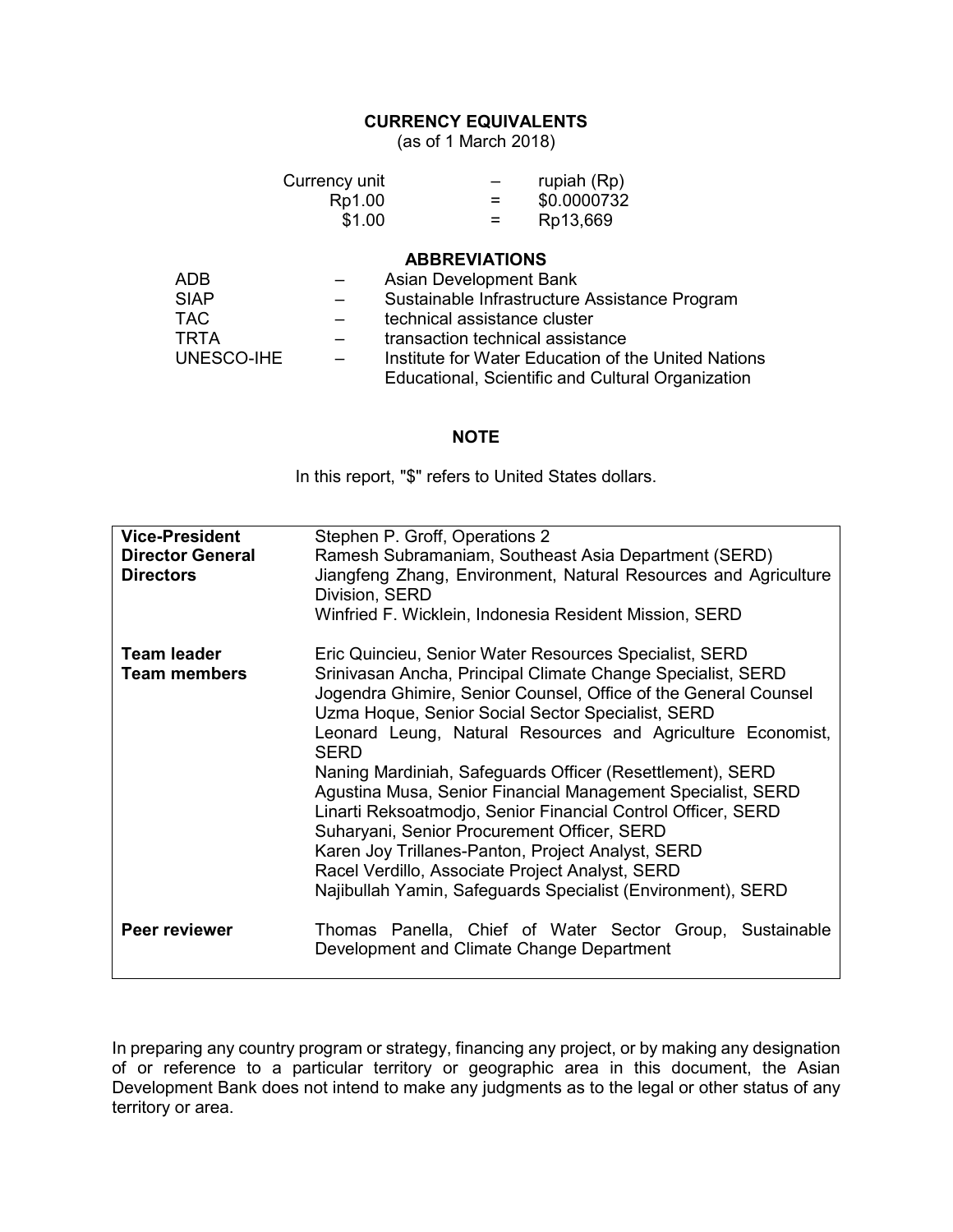# **CONTENTS**

|                                      | THE ENSUING PROJECT              |                                                                                                                                                                                                    |                                         |
|--------------------------------------|----------------------------------|----------------------------------------------------------------------------------------------------------------------------------------------------------------------------------------------------|-----------------------------------------|
| ΙΙ.                                  | THE TECHNICAL ASSISTANCE         | $\overline{2}$                                                                                                                                                                                     |                                         |
|                                      | А.<br>В.<br>C.<br>D.<br>Е.<br>F. | Overall Progress of the TA Cluster<br>Subproject Scope<br><b>Subproject Outputs and Activities</b><br>Subproject Cost and Financing<br><b>Subproject Implementation Arrangements</b><br>Governance | $\overline{2}$<br>3<br>3<br>4<br>4<br>5 |
| <b>APPENDIXES</b>                    |                                  |                                                                                                                                                                                                    |                                         |
| 1. Cost Estimates and Financing Plan |                                  |                                                                                                                                                                                                    | 6                                       |
|                                      | 2. List of Linked Documents      |                                                                                                                                                                                                    |                                         |

# **Page**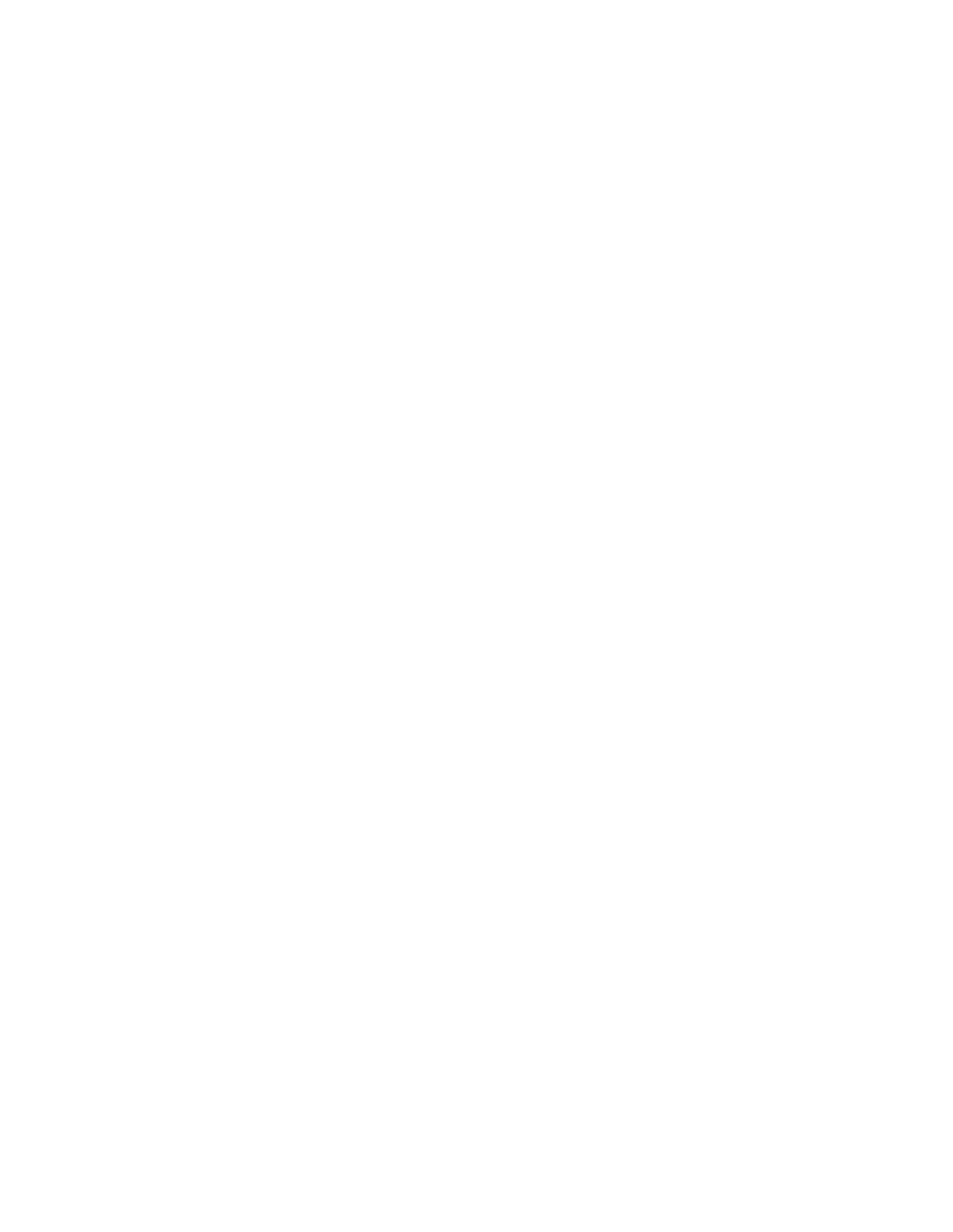#### **I. THE ENSUING PROJECT**

1. The proposed Enhanced Water Security Investment Project will support the Government of Indonesia to improve selected dimensions of water security (economic water security and resilience to water- related disasters).<sup>1</sup> The project will promote an integrated water resources management approach to: (i) improve water resources planning and management to meet rising demands for irrigation and non-agricultural use; (ii) minimize spatial and temporal variations in water availability by improving water storage and conveyance; and (iii) increase resilience to climate change. The International Fund for Agricultural Development is expected to provide collaborative financing to improve land management in upper river basins.

2. The project will help the government to plan, design, implement and operate water infrastructure better to mitigate water shortages and the adverse effects of climate change. It will strengthen river basin organizations to review and prioritize river basin plans including climate resilient design features. To this end, water accounting using remote sensing technology will be introduced to assess water stresses and impacts of land use and climate change. The project will develop adaptive and integrated management strategies for reservoir operations to cope with water supply, irrigation and energy needs and priorities. To ensure sustainability of the infrastructure, the project will give special attention to building systems and capacity for operation and maintenance. The proposed International Fund for Agricultural Development investment will help reduce upland erosion and improve water conservation and efficiency through agricultural productivity in river basins targeted by the project. The project will have the following outputs:

- (i) **Output 1: Planning for water resources optimized.** The project will expand the networks of hydro-meteorological stations to improve real-time data acquisition at river basin level. The project will develop hydrological and hydrodynamic models to optimize allocation of water for energy, food and economic development. Both formulated and tailored solutions will fully incorporate urbanization and climate change trends, scenarios and uncertainty. This will help the river basin organizations to update their river basin plans that integrate infrastructure investment with supporting software measures. The project will identify potential for private investment for water infrastructure, and where feasible, the project will prepare private investment schemes. The project will also improve asset management, linkages between, sector budgeting, and planning to ensure that operation and maintenance budgets are adequately allocated. Performance-based operation and maintenance might be introduced where feasible.
- (ii) **Output 2: Raw water supply infrastructure and services improved.** The project will increase raw water supply capacity through a range of infrastructure options.<sup>2</sup> Those infrastructure measures will be complemented by river basin modeling to optimize operation of reservoirs to better adapt to current and future water demand for water supply, irrigation and energy needs. To ensure that full benefits are achieved, the project will facilitate integration with investments in water treatment and distribution, and improved management of water utilities.<sup>3</sup>

<sup>-</sup>1 ADB. 2016. *Asian Water Development Outlook 2016: Strengthening Water Security in Asia and the Pacific*. Manila.

 $2$  These include: (i) improving capacity of storage facilities through dredging, reducing siltation, protecting infrastructure by raising spillway capacities, and constructing sediment traps, (ii) addressing deficit water storage by enabling interbasin transfers where feasible; (iii) upgrading groundwater infrastructure where the resources are sustainable; (iv) constructing small diurnal storages consisting of bunded storage reservoirs to solve wet season flooding and shortage of water supply in dry season; and (v) providing water conveyance infrastructure needed to bring water to underutilized water supply plants.

<sup>&</sup>lt;sup>3</sup> Idle capacity is estimated at 50.8 m<sup>3</sup>/sec nationally. http://perpamsi.or.id/page/view/25/kinerja-pdam1.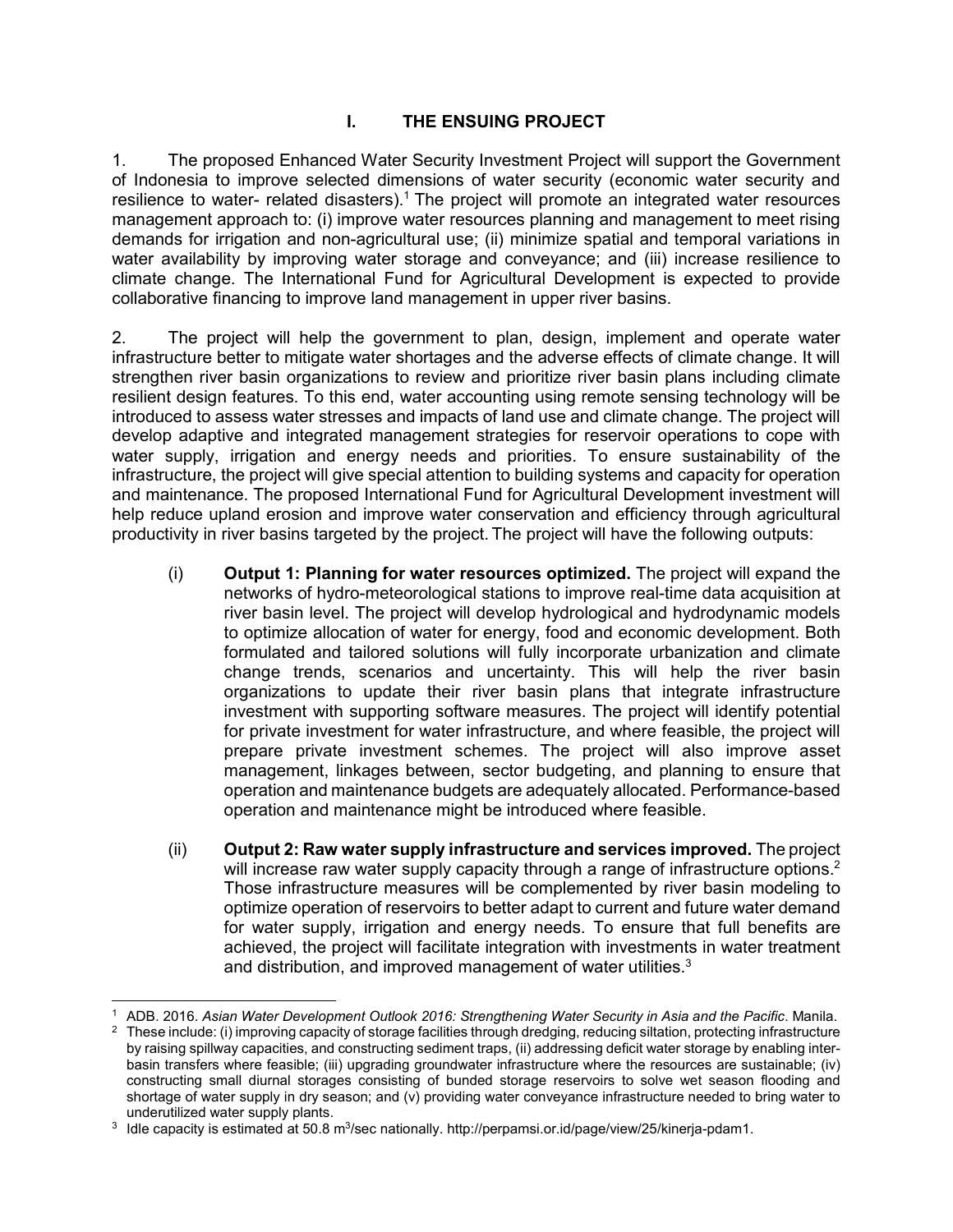(iii) **Output 3: Flood risks management enhanced.** The project will finance construction and upgrading of flood, coastal and urban drainage infrastructure to increase climate resilience. The project will promote river restoration approach and natural based solutions for river works. This will be complemented by flood warning systems. Community and women/women's groups will be engaged to support participatory and gender responsive flood risk management.

3. These solutions and other innovations will result in the following outcome: resilience to climate change for selected river basins enhanced. <sup>4</sup> The project will be aligned with the following impacts: water security enhanced and climate adaptation improved.

4. The indicative investment cost of the project is estimated at \$605.0 million, including \$550.0 million loan from ADB's ordinary capital resources, and \$55.0 million from the government as counterpart funding.<sup>5</sup> The modality (stand-alone project or sector modality) will be confirmed during due diligence. The amount of climate adaptation is estimated to cost \$60.0 million of which 90% will be finance by ADB.<sup>6</sup>

5. **Strategic fit.** The project is aligned with the government strategies and with the priorities of the Asian Development Bank (ADB) country partnership strategy 2016–2019 for Indonesia. The project is included in the ADB's country operations business plan, 2018–2020 for Indonesia.<sup>7</sup> The project is aligned with the Water Operational Plan 2011–2020<sup>8</sup> and to the Climate Change Operational Framework 2017–2030.<sup>9</sup> The project will help achieve sustainable development goals 6.4, 6.5, and 13.

#### **II. THE TECHNICAL ASSISTANCE**

### **A. Overall Progress of the TA Cluster**

6. The Technical Assistance Cluster (TAC) for Sustainable Infrastructure Assistance Program (SIAP) is financed by the Government of Australia through the Department of Foreign Affairs and Trade and administered by ADB.<sup>10</sup> The TAC was approved on 17 June 2013 and is due to close on 30 June 2019. As of 19 January 2018, total commitments are \$11,108,237 against time elapsed of 75% and disbursements are 66% of commitments. This technical assistance proposal is one of those subprojects. The SIAP Steering Committee also approved additional financing for two existing subprojects for a total value of \$2.435 million. Assistance under SIAP has focused on energy; urban services, water, and sanitation; rural infrastructure; transport; and infrastructure reform. SIAP is on track to meet its outcome and outputs. To date, SIAP has supported the preparation of approved projects and programs valued at nearly \$3 billion (\$1.75 billion in OCR and \$1.13 billion in cofinancing). SIAP has contributed to the preparation and

<sup>-</sup>4 The design and monitoring framework is in Appendix 1.

<sup>&</sup>lt;sup>5</sup> It is estimated that output 1 will cost around \$20 million, while the remaining funds will be allocated between outputs 2 and 3 which mainly consist of civil works. This will be reconfirmed during preparation.

<sup>6</sup> This assumes 10% incremental cost to climate proof infrastructure. ADB. 2016. *Guidance Note on Counting Climate Finance in Urban and Water*. Manila. This will be further assessed during project preparation.

<sup>7</sup> ADB. 2016. *Country Partnership Strategy: Indonesia, 2016–2019: Towards a Higher, More Inclusive and Sustainable Growth Path.* Manila. ADB. 2017. *Country Operations Business Plan: Indonesia, 2018–2020*. Manila.

<sup>8</sup> ADB. 2011. *Water Operational Plan, 2011–2020.* Manila.

<sup>9</sup> ADB. 2017. *Climate Change Operational Framework 2017–2030. Enhanced Actions for Low Greenhouse Gas Emissions and Climate-Resilient Development.* Manila.

<sup>&</sup>lt;sup>10</sup> ADB. 2013. *Technical Assistance Cluster for Sustainable Infrastructure Assistance Program. Manila. (TAC 0013-*INO). This technical assistance cluster, amounting AU\$20 million is financed by the Government of Australia, through the Department of Foreign Affairs and Trade, and administered by ADB.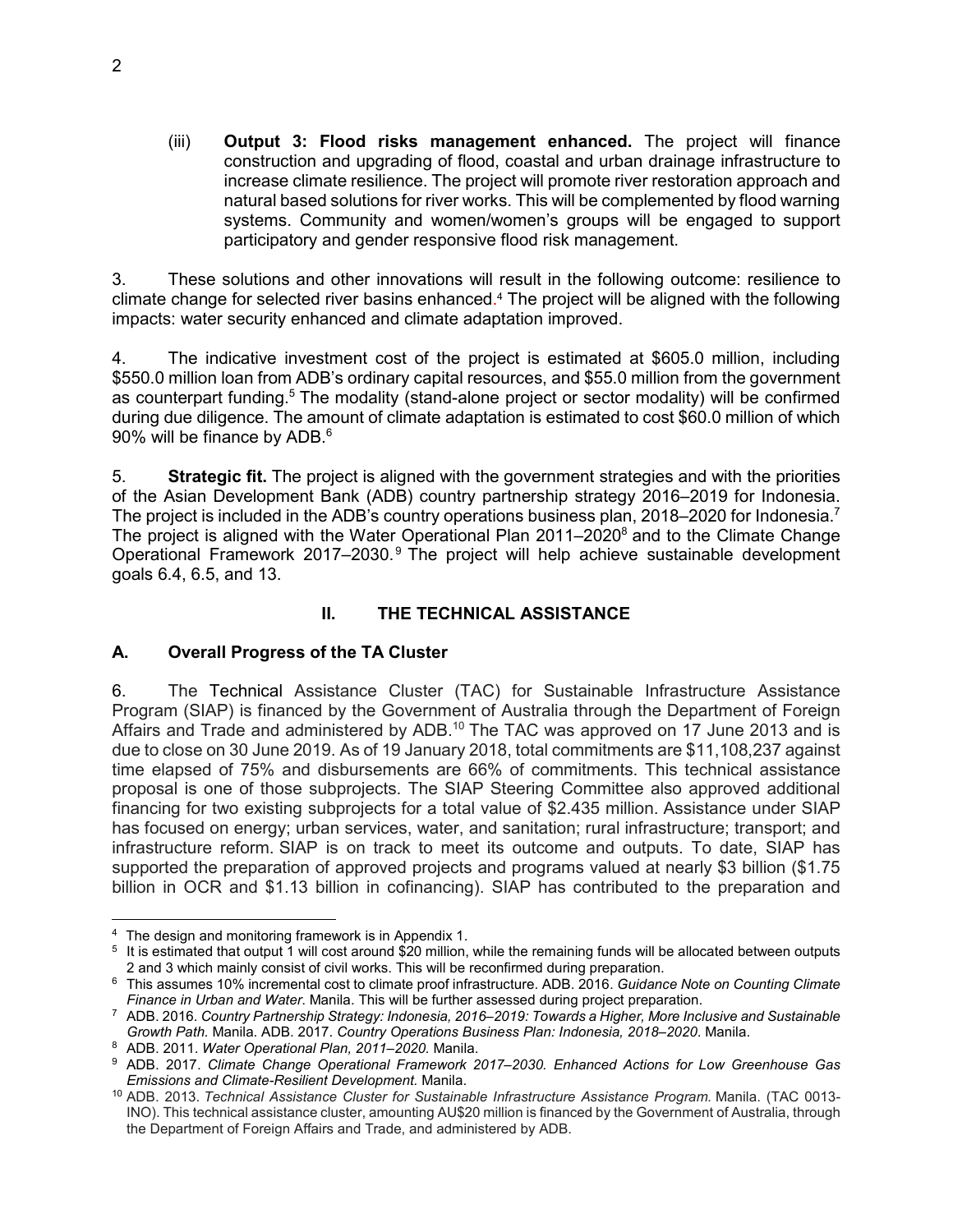implementation of approved projects and programs valued at nearly \$5 billion. As of 19 January 2018, TAC 0013–INO: SIAP has an available balance of \$3,045,777, including the ADB management fee.

#### **B. Subproject Scope**

7. The transaction technical assistance (TRTA) is a subproject under the TAC 0013-INO: SIAP as agreed with the Department of Foreign Affairs and Trade. The TRTA will support the Ministry of Public Works and Housing to prepare the project. More specifically, the TRTA will provide support to (i) conduct consultations with the Ministry of Public Works and Housing and river basins stakeholders to finalize the scope of the project, and to ensure that innovations are built into the investment; (ii) undertake due diligence of technical, social, financial, environmental, gender, and economic aspects of the project; and (iii) ensure that subprojects designed under the Accelerating Infrastructure Delivery through Better Engineering Services Project and Flood Management in Selected River Basins Sector Project, are complying with ADB's technical, environment and social safeguards and fiduciary requirements.<sup>11</sup> The TRTA is included in ADB's country operations business plan, 2018–2020 for Indonesia (footnote 7).

8. Through its partnerships, ADB will introduce innovations to inform the design of the project: (i) water accounting using satellite data to predict water availability, adjust engineering design, and improve water allocation planning through the partnership between ADB and UNESCO-IHE;<sup>12</sup> and (ii) piloting benchmarking and monitoring of land use change and erosion through the partnership between ADB and the European Space Agency.<sup>13</sup> Funding from the Climate Change Fund will be explored for preparing the climate risk vulnerability assessments for the selected river basins.

#### **C. Subproject Outputs and Activities**

9. The major outputs and activities are summarized in Table 1.

| <b>Major Outputs</b> | <b>Delivery Dates</b> | <b>Key Activities with Milestones</b>                                                                                                                                                                                                                                                                      |
|----------------------|-----------------------|------------------------------------------------------------------------------------------------------------------------------------------------------------------------------------------------------------------------------------------------------------------------------------------------------------|
| 1. Project           | Q <sub>2</sub> 2018   | 1.1 Update existing or develop hydrological and hydrodynamic models                                                                                                                                                                                                                                        |
| scope                |                       | to optimize water resources and investments                                                                                                                                                                                                                                                                |
| finalized            |                       | 1.2 Based on the models, river basin plans, water accounting<br>assessments, Climate Risk Vulnerability Assessments, and<br>available feasibility studies, prioritize investments in the selected<br>river basins                                                                                          |
|                      |                       | 1.3 Carry out investigations and feasibility studies of schemes<br>identified under recent studies that enhance existing infrastructure<br>function or address multipurpose water security needs<br>1.4 Conduct consultations with river basins stakeholders to review and<br>confirm proposed investments |

#### **Table 1: Summary of Major Outputs and Activities**

<sup>-</sup><sup>11</sup> ADB. 2016. *Report and Recommendation of the President to the Board of Directors: Proposed Technical Assistance Loan to the Republic of Indonesia for the Accelerating Infrastructure Delivery through Better Engineering Services Project*. Manila. (Loan 3455-INO); ADB. 2016. *Report and Recommendation of the President to the Board of Directors: Proposed Loan to the Republic of Indonesia for the Flood Management in Selected River Basins Sector Project*. Manila. (Loan 3440-INO).

<sup>&</sup>lt;sup>12</sup> The Asian Development Bank manages a knowledge partnership with Institute for Water Education of the United Nations Educational, Scientific and Cultural Organization which is part of the RETA 6498: Knowledge and Innovation Support for ADB's Water Financing Program.

<sup>&</sup>lt;sup>13</sup> Under the European Space Agency initiative "Earth Observation for Sustainable Development."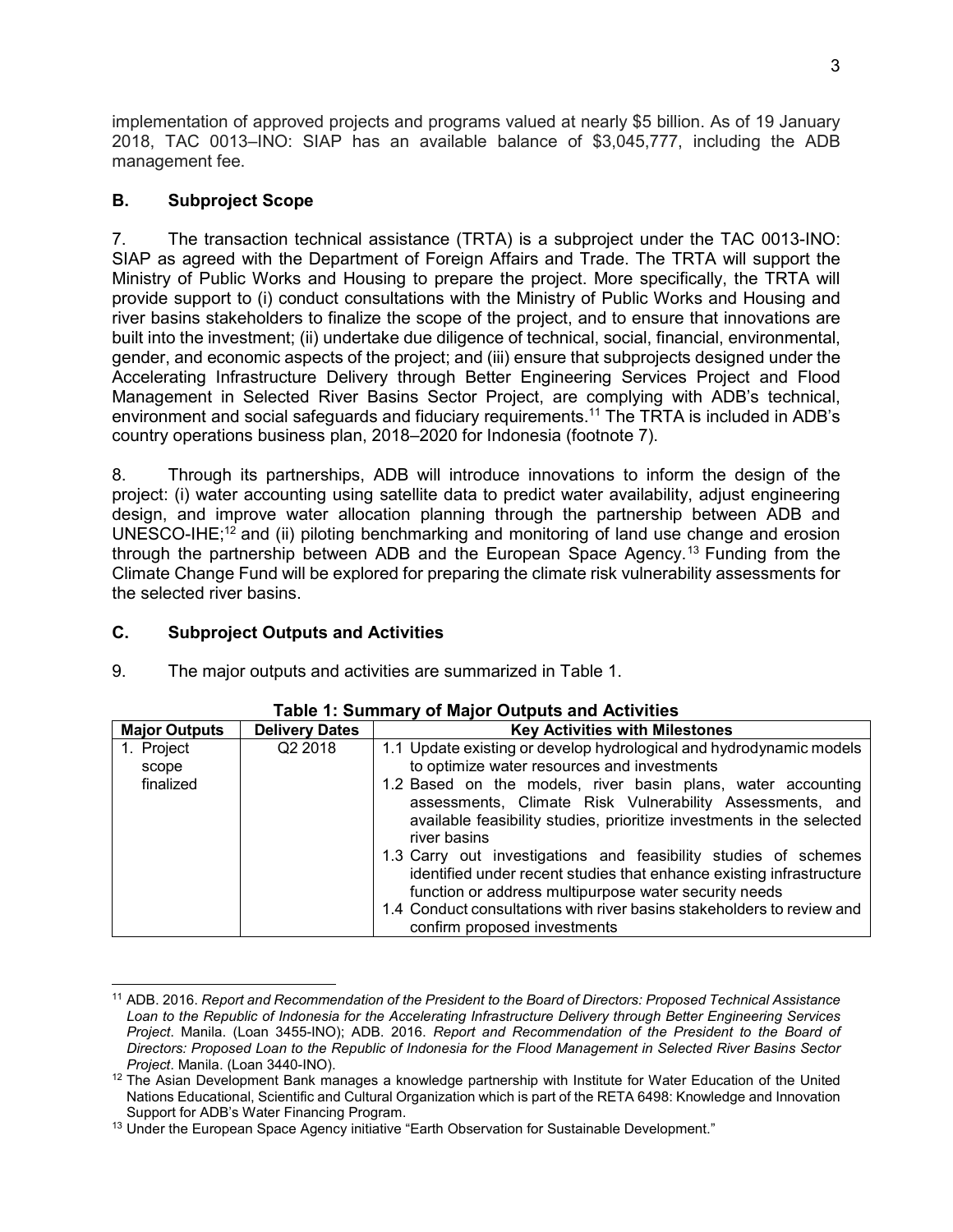| <b>Major Outputs</b>                                                               | <b>Delivery Dates</b> | <b>Key Activities with Milestones</b>                                                                                                                                                                                                                                                                                                                                                                                                                                                                                                                                                                                                                                                                                                                                                |
|------------------------------------------------------------------------------------|-----------------------|--------------------------------------------------------------------------------------------------------------------------------------------------------------------------------------------------------------------------------------------------------------------------------------------------------------------------------------------------------------------------------------------------------------------------------------------------------------------------------------------------------------------------------------------------------------------------------------------------------------------------------------------------------------------------------------------------------------------------------------------------------------------------------------|
|                                                                                    |                       | 1.5 Identify infrastructure investments suitable for private public<br>partnership and performance-based operation and maintenance<br>1.6 Review best practices (climate adaptation, water efficiency)<br>relevant to the project and formulate activities to be part of the<br>investment                                                                                                                                                                                                                                                                                                                                                                                                                                                                                           |
| 2. Design of<br>ensuing<br>project<br>prepared                                     | Q4 2018               | 2.1 Review and confirm feasibility studies prepared under L3455 and<br>L3440 from technical, environment, social and economic<br>perspectives<br>2.2 Prepare costs estimates, financing plan, and implementation<br>arrangements including fund flow mechanisms<br>2.3 Prepare the economic and financial analysis for the overall project<br>2.4 Prepare the financial management, procurement and institutional<br>assessment<br>2.5 Prepare project subcomponents including detailed description,<br>implementation schedule and related terms of reference<br>2.6 Prepare communication strategy, gender action plan<br>2.7 Support the preparation of the required linked documents attached<br>to the Report and Recommendation of the President to the Board<br>of Directors. |
| 3. Readiness<br>as per Asian<br>Development<br>Bank (ADB)<br>standards<br>complied | Q1 2019               | 3.1 Update the L3440 Land Acquisition and Resettlement Framework<br>and Environment Assessment Review Framework to be used as<br>reference for preparation of subprojects under L3455<br>3.2 Review compliance of the resettlement plans, and initial<br>environment examination studies or environment impact<br>assessments prepared under L3455 and L3440 with ADB<br>Safeguards Policy Statement 2009<br>3.3 Review quality and technical soundness of the detailed<br>engineering designs for subprojects prepared under L3455 and<br>L3440<br>3.4 Ensure that climate change resilience measures are incorporated<br>in engineering designs                                                                                                                                    |

Source: Asian Development Bank.

#### **D. Subproject Cost and Financing**

10. The TRTA is estimated to cost \$1.1 million, of which \$1.0 million will be financed from the TAC on a grant basis by the Government of Australia, administered by ADB as a subproject of TAC 0013-INO: SIAP (footnote 10). The TRTA is within the purpose and fit for TA cluster financing. The key expenditure items are listed in Appendix 1. The government will provide counterpart support in the form of counterpart staff, office accommodation, and other in-kind contributions. The government was informed that approval of the TA does not commit ADB to finance any ensuing project.

#### **E. Subproject Implementation Arrangements**

11. ADB through the Southeast Asia Department will administer the TRTA including evaluation and supervision of consultants. Activities will be coordinated with relevant agencies such as the Ministry of Home Affairs, the Ministry of Agriculture, the National Planning Agency (BAPPENAS) and the Ministry of Finance. The Directorate General of Water Resources will establish a technical working group to provide guidance. The TRTA consultants will organize and implement workshops, trainings and public consultations and provisions for those will be included in their contract as provisional sums.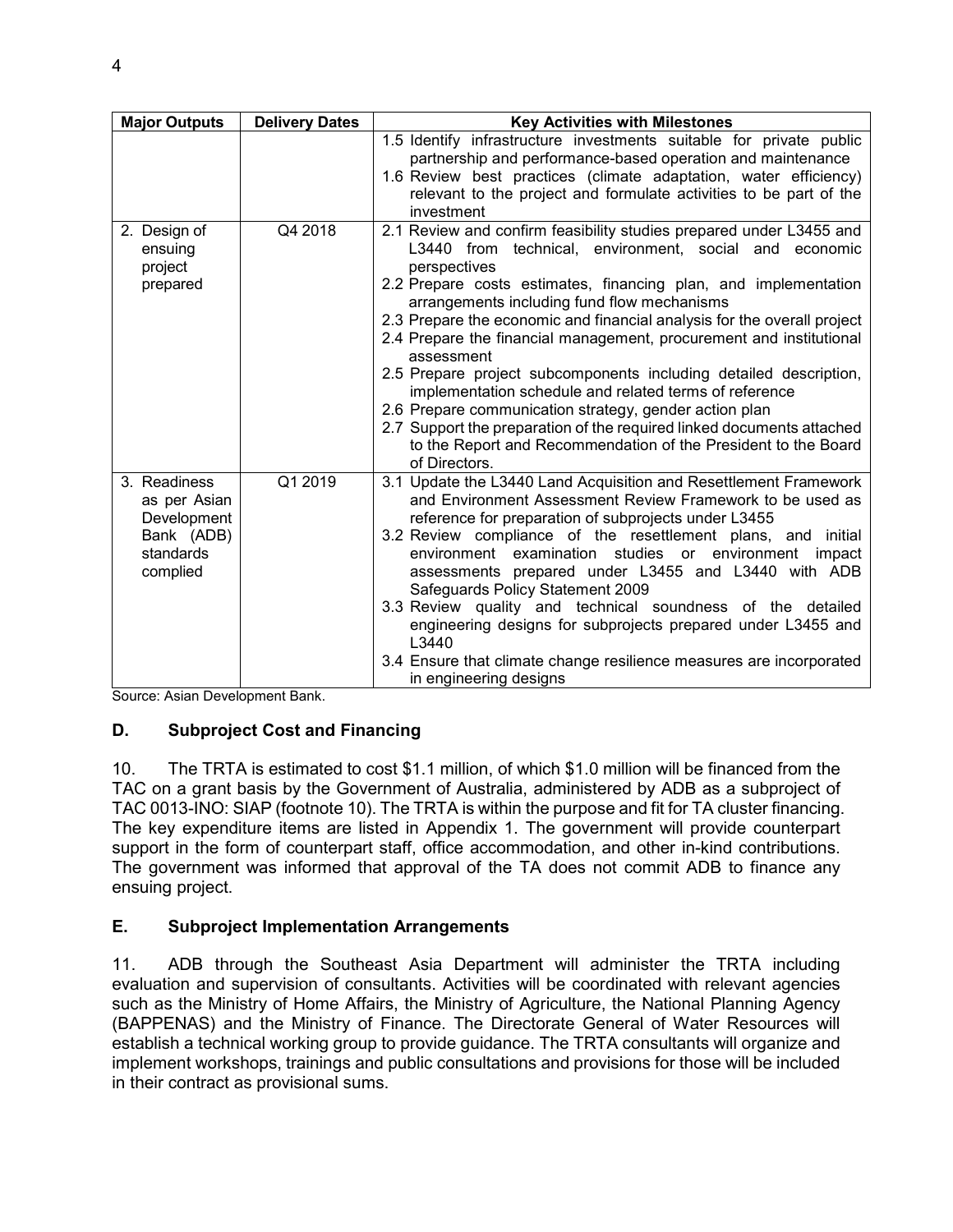| <b>Aspects</b>                                                               | <b>Arrangements</b>                                                    |                                                         |           |
|------------------------------------------------------------------------------|------------------------------------------------------------------------|---------------------------------------------------------|-----------|
| Indicative implementation period                                             | March 2018- June 2019                                                  |                                                         |           |
| Executing agency                                                             | Directorate General of Water Resources, Ministry of Public Works and   |                                                         |           |
|                                                                              | Housing                                                                |                                                         |           |
| Consultants                                                                  | To be selected and engaged by ADB in accordance with the ADB           |                                                         |           |
|                                                                              |                                                                        | Procurement Policy (2017, as amended from time to time) |           |
|                                                                              | <b>ICS</b>                                                             | 57.50 person-months                                     | \$633,840 |
| Procurement                                                                  | ADB will engage consulting firms and individual consultants and all TA |                                                         |           |
|                                                                              | financed Goods shall be procured in accordance with ADB Procurement    |                                                         |           |
|                                                                              | Policy (2017, as amended from time to time) and the associated Project |                                                         |           |
|                                                                              | Administration Instructions/TA Staff Instructions.                     |                                                         |           |
|                                                                              | Shopping <sup>a</sup>                                                  | 1 contract                                              | \$2,000   |
|                                                                              | Surveys                                                                | 2 contracts                                             | \$100,000 |
|                                                                              | <b>Studies</b>                                                         | 2 contracts                                             | \$100,000 |
| The TA resources will be disbursed following ADB's Technical<br>Disbursement |                                                                        |                                                         |           |
|                                                                              | Assistance Disbursement Handbook (2010, as amended from time to        |                                                         |           |
|                                                                              | time).                                                                 |                                                         |           |
| Asset turnover upon TA                                                       | Assets purchased under the transaction TA will be handed over to the   |                                                         |           |
| completion                                                                   | Ministry of Public Works and Housing.                                  |                                                         |           |

**Table 2: Implementation Arrangements**

ADB = Asian Development Bank, ICS = individual consultant selection, TA = technical assistance.

<sup>a</sup> This includes printers and scanner.

Source: Asian Development Bank estimates.

12. **Consulting services.** Consultants will be recruited on an intermittent basis (over a period of 16 months). Expertise will range from technical, social and environment safeguards and fiduciary. The TRTA will require services of five international consultants (totaling 28.50 personmonths) and four national consultants (totaling 29.00 person-months). The consultants will be engaged by ADB using the individual consultant selection. Consultant contracts will be inputbased contracts. Workshops, surveys and studies will be organized at key stages of the TRTA. Equipment, training, workshops and surveys will be procured or organized by ADB or by the consultants in accordance with ADB Procurement Policy (2017, as amended from time to time) and Procurement Regulations for ADB Borrowers (2017, as amended from time to time).

13. **Financier requirements.** Regular progress reports will be submitted to the Department of Foreign Affairs and Trade as per agreement in the umbrella TAC 0013-INO: SIAP (footnote 10).

#### **F. Governance**

14. The TRTA will support assessment of financial management capacity, procurement capacity, and risk assessment and management of the executing and implementing agencies. Based on the assessments, measures to address the capacity gaps and risks will be suggested in three separate documents that will form part of the loan documents.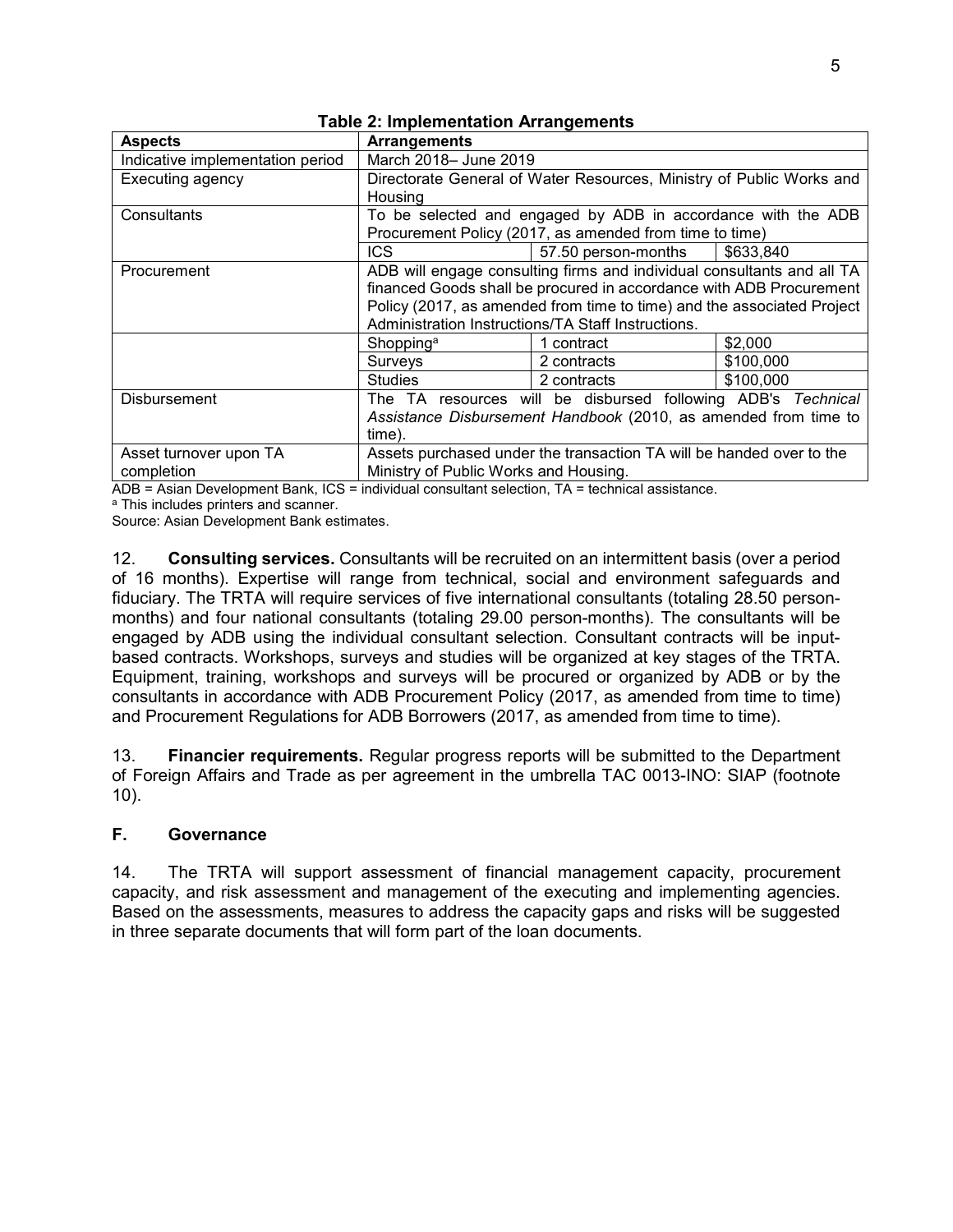## **APPENDIX 1: COST ESTIMATES AND FINANCING PLAN**

(\$'000)

| <b>Item</b>                                             | Amount   |  |  |
|---------------------------------------------------------|----------|--|--|
| Government of Australia <sup>a</sup>                    |          |  |  |
| Consultants                                             |          |  |  |
| a. Remuneration and per diem                            |          |  |  |
| International consultants (28.5 person-months)          | 516.69   |  |  |
| National consultants (29 person-months)<br>ii.          | 117.15   |  |  |
| Out-of-pocket expenditures<br>b.                        |          |  |  |
| International and local travel                          | 51.65    |  |  |
| Reports and communications<br>Îİ.                       | 4.15     |  |  |
| Workshops, training, seminars, and conferencesb,c<br>2. |          |  |  |
| a. Workshops                                            | 76.00    |  |  |
| Equipment <sup>d</sup><br>3.                            | 2.00     |  |  |
| Studies and surveys<br>4.                               | 132.36   |  |  |
| Contingencies<br>5.                                     | 100.00   |  |  |
| Total                                                   | 1.000.00 |  |  |

Note: The TRTA is estimated to cost \$1.1 million of which contributions amounting to \$1.0 million financed on a grant basis by the Government of Australia and administered by ADB as a subproject of TAC 0013-INO: SIAP are presented in the table above. The Ministry of Public Works and Housing (MPWH) will provide counterpart support in the form of counterpart staff, office accommodation and supplies, furniture, equipment, utilities, internet connection, and other miscellaneous support. The value of MPWH's contribution is estimated to account for 9.1% of the total cost of the TRTA.

a Administered by the Asian Development Bank.

**b** Includes rent of venue and other facilities, food and beverages (excluding alcoholic beverages), promotion and training materials, and other related costs. All travel to and from conference/event shall be arranged by the most economical direct route possible. Subsistence allowances payable to out-of-town event participants shall be adjusted if meals are provided as part of the accommodation booking or conference package.

 $\textdegree$  This includes travel costs of ADB staff when engaged as resource persons, as well as support services as per the Strategy, Policy and Review Department and Budget, Personnel and Management Systems Department memo dated 26 June 2013.

<sup>d</sup> This includes printers and scanner.

Source: Asian Development Bank estimates.